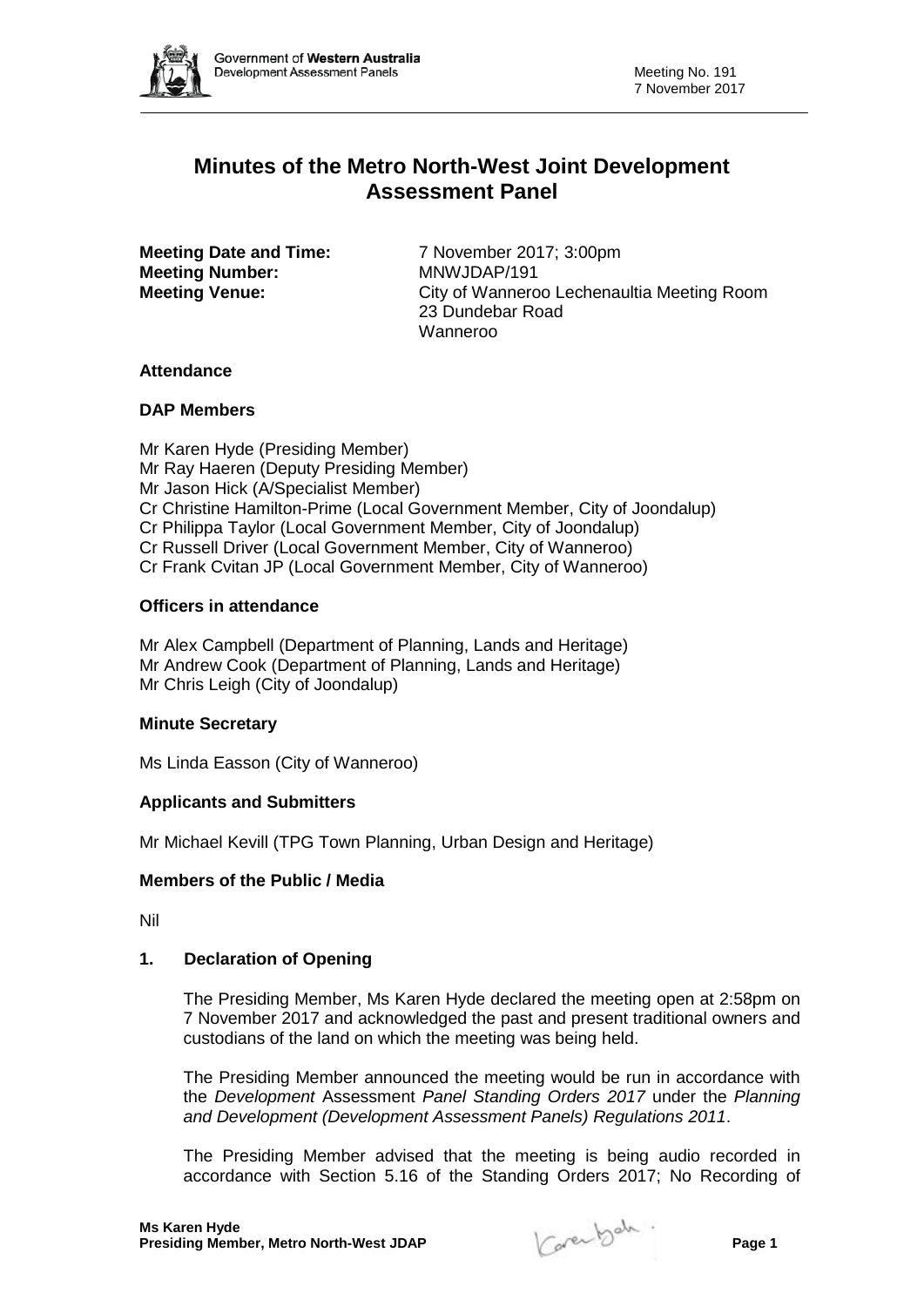

Meeting, which states: *'A person must not use any electronic, visual or audio recording device or instrument to record the proceedings of the DAP meeting unless the Presiding Member has given permission to do so.'* The Presiding Member granted permission for the minute taker to record proceedings for the purpose of the minutes only.

# **2. Apologies**

Mr John Syme (Specialist Member)

## **3. Members on Leave of Absence**

Panel member, Mr John Syme has been granted leave of absence by the Director General for the period of 25 October 2017 to 24 November 2017 inclusive.

## **4. Noting of Minutes**

Minutes of the Metro North-West JDAP meeting No. 189 held on 30 October 2017 and meeting No. 190 held on 1 November 2017 were not available for noting at the time of meeting.

## **5. Declaration of Due Consideration**

All members declared that they had duly considered the documents.

## **6. Disclosure of Interests**

Panel member, Mr Jason Hick, declared an impartiality interest in item 8.1a and item 8.1b. Emerge Environmental Services Pty Ltd is included on a panel of environmental consultants who undertake commercial fee paying consultancy work for the Water Corporation. Mr Hick is a shareholder, director and employee of Emerge Environmental Services however neither Emerge nor Mr Hick have been personally involved with DAP/17/01228 or broader proposal being considered.

In accordance with section 4.6.1 and 4.6.2 of the Standing Orders 2017, the Presiding Member determined that the member listed above, who had disclosed an impartiality interest, was permitted to participate in discussion and voting on the items.

## **7. Deputations and Presentations**

Nil

#### **8. Form 1 – Responsible Authority Reports – DAP Applications**

|  | <b>8.1a</b> Property Location: | <b>Various Lots</b>                              |
|--|--------------------------------|--------------------------------------------------|
|  | <b>Application Details:</b>    | Public Utility (underground pipeline, supporting |
|  |                                | infrastructure and two recharge stations)        |
|  | Applicant:                     | TPG Town Planning, Urban Design and Heritage     |
|  | Owner:                         | <b>Various Landowners</b>                        |
|  | Responsible Authority:         | <b>WAPC</b>                                      |
|  | DAP File No:                   | DAP/17/01228                                     |

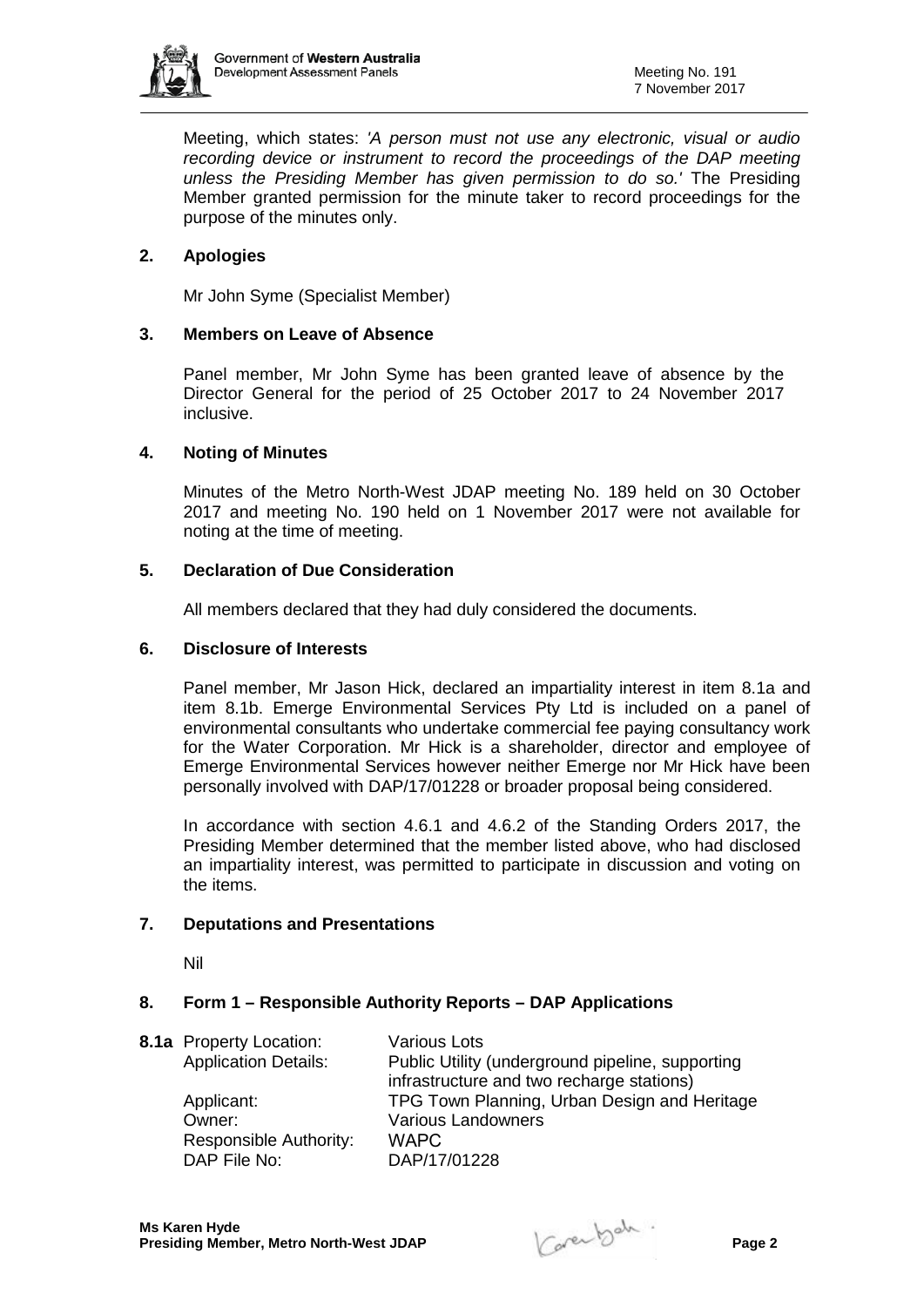

# **REPORT RECOMMENDATION**

**Moved by:** Cr Philippa Taylor **Seconded by:** Cr Christine Hamilton-Prime

That the Metro North-West Joint Development Assessment Panel resolves to:

1. **Approve** DAP Application reference number DAP/17/01228 and accompanying plans (**Attachment 1**) date-stamped 14 September 2017 by the Department of Planning, Lands and Heritage, on behalf of the Western Australian Planning Commission, in accordance with Clause 30(1) of the *Metropolitan Region Scheme*, subject to the following conditions:

- 1. This decision constitutes planning approval only and is valid for a period of two years from the date of approval. If the subject development is not substantially commenced within the two year period, the approval shall lapse and be of no further effect.
- 2. This development relates specifically to the Public Utility (underground pipeline, supporting infrastructure and two recharge stations) associated with Stage 2 of the Water Corporation Ground Water Replenishment Scheme as indicated on the attached plans date stamped 14 September 2017 by the Department of Planning, Lands and Heritage.
- 3. Disturbed landscape shall be returned to its pre-excavation condition as far as practical.
- 4. The Water Corporation entering into a Deed of Indemnity with the Western Australian Planning Commission (WAPC) indemnifying the WAPC against any and all claims arising from the use of the WAPC's land for construction purposes.
- 5. All stormwater shall be collected and retained on site and erosion shall be managed so that sand is not deposited on road reserves.
- 6. The proponent shall ensure that any damage to a local government owned or managed asset is remediated, to the specification of the City of Joondalup or the City of Wanneroo as applicable.
- 7. Where the proposed Groundwater Pipeline is located outside of existing easement boundaries or road reserves, easements in accordance with Sections 195 and 196 of the Land Administration Act 1997, for the benefit of the Water Corporation, are to be placed on the certificate(s) of title. The easement(s) shall specify access rights, and be included on the diagram or plan of survey (deposited plan).
- 8. A work site traffic management plan being submitted to and approved by the City of Joondalup prior to the commencement of development. The management plan shall detail the following:
	- a) construction work sites;
	- b) barrier treatments; and
	- c) road closures and detours.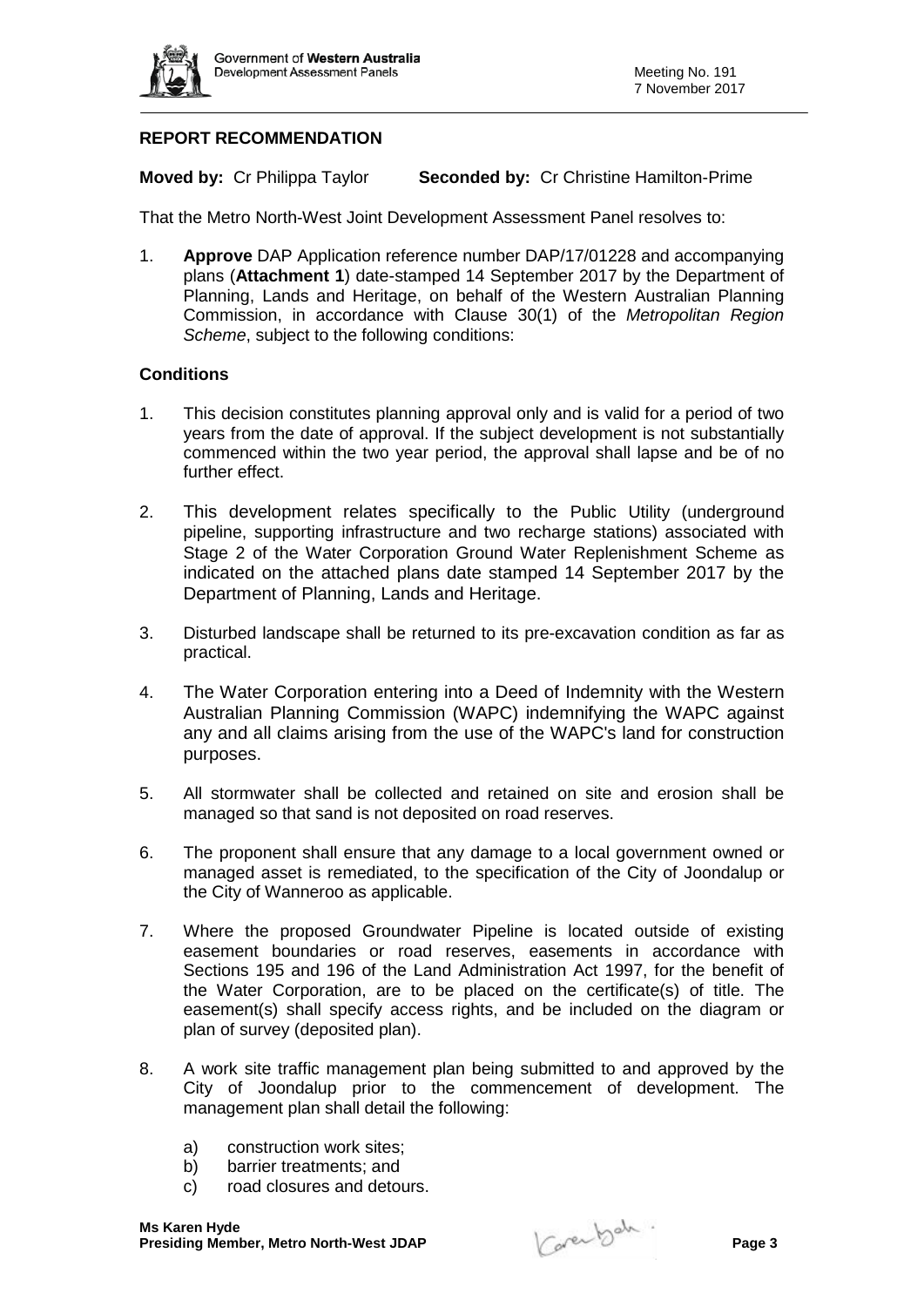

The plan shall be submitted to the City of Joondalup for approval a minimum of two weeks prior to the commencement of construction activities.

## **Advice Notes**

1. ATCO Gas Australia has High Pressure gas mains and Medium Pressure gas mains within the area of this development application. ATCO Gas must be notified of any works within 15 metres of High Pressure gas infrastructure before those works begin. Construction, excavation and other activities may be restricted in this zone. No pavements (including crossovers) are to be constructed over the pipeline without consent from ATCO Gas Australia. Various pipeline safety tests may apply. The applicant is advised to contact ATCO on 9499 5272 in this regard.

Anyone proposing to carry out construction or excavation works must contact 'Dial Before You Dig' (Ph 1100) to determine the location of buried gas infrastructure.

- 2. The proposal is located within the Perth Groundwater Area proclaimed under the Rights in Water and Irrigation Act 1914 where a licence to take water for dewatering and construction purposes may be required. The proponent is therefore encouraged to contact the Department of Water and Environmental Regulation's Business Support Unit on 1800 508 885 to discuss licensing options.
- 3. The proposed development is to be carried out in accordance with the implementation conditions and procedures outlined in the Minister for Environment Statement No. 1065.
- 4. The City of Joondalup requests copies of the following details prior to the commencement of construction works:
	- Confirmation that approvals under the Environmental Protection Act 1986 and the Environmental Protection and Biodiversity Act 1999 have been obtained; and
	- The Acid Sulphate Soils and Dewatering Management Plan, Rehabilitation Plans and the Construction Environmental Management Framework and Plans are provided to the City.
- 5. With respect to local government owned or managed assets, the City of Joondalup requests the details of reinstatement standards and construction practices, including but not limited to:
	- The details of the road pavement finish, concrete kerbing, compaction and bitumen resurfacing, to be in accordance with relevant Australian Standards and City of Joondalup guidelines;
	- Construction drawings outlining the location of the proposed pipeline alignment, road carriageway, kerbing, road drainage systems, traffic islands, roundabouts and road pavement markings. The extent of road resurfacing will be required for the approval of the City prior to works commencing.
	- The details of the reinstatement of intersections and road sections including kerbing, road drainage, traffic islands, roundabouts and road pavement markings, to the satisfaction of the City.

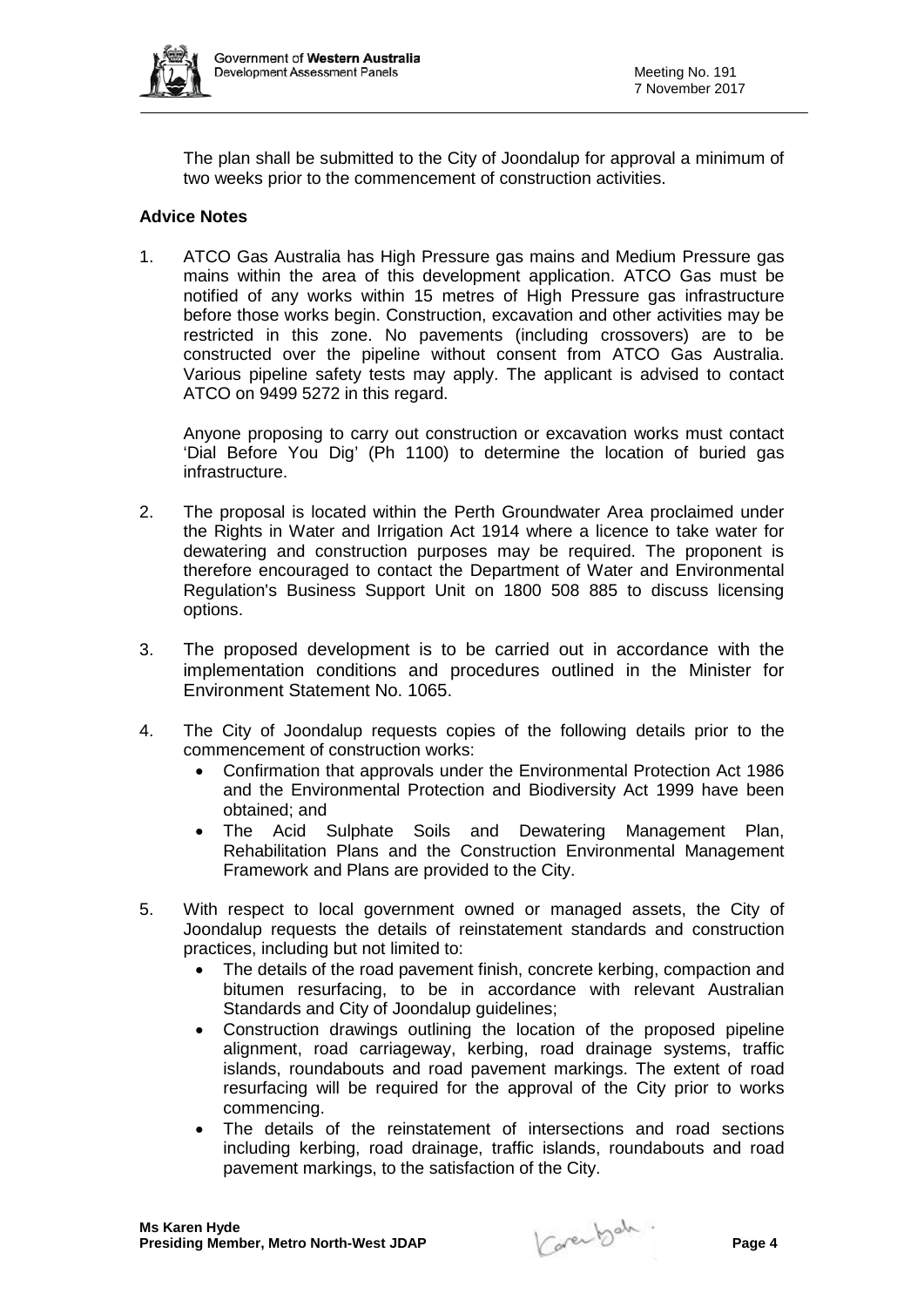

- As-constructed drawings detailing the location of intersection and road carriageway treatments including traffic islands, storm water drainage and road pavement markings.
- 6. Main Roads Western Australia advise the applicant/landowner to:
	- i. search and check for conflicting service infrastructure before construction commences.
	- ii. be advised that any future relocation or modification to this proposed pipeline as a result of road infrastructure works within a primary or other regional road reserve will be at the cost of the applicant.
	- iii. obtain approval from Main Roads before all works are undertaken within the Mitchell Freeway and Wanneroo Road reservations. The applicant seeking access to the Main Roads network will be required to submit an application as outlined in the "Application Kit and Guidelines" for state roads. Application Kits can be found on the Main Roads website.
	- iv. make good any damage to the existing verge vegetation within the road reserve.
	- v. consult with Main Roads Western Australia Infrastructure Delivery Directorate regarding:
		- a) the timing of the works for site access and interfacing with traffic management;
		- b) where the pipeline is within the Wanneroo Road reserve, the pipeline shall be located in the standard services corridor or as close as practical to the road reserve boundary; and
		- c) the exact depth of the horizontal drilling and will undertake all of the service protection requirements necessary to facilitate construction activities along Joondalup Drive and Wanneroo Road.
- 7. The City of Joondalup has requested that a project communication plan, outlining stakeholder management and resident notification is to be provided to the City prior to works commencing.
- 8. If archaeological artefacts are discovered, work is to stop, and Heritage Services, Department of Planning, Lands and Heritage is to be contacted for advice.

## **AMENDING MOTION**

**Moved by:** Cr Philippa Taylor **Seconded by:** Mr Jason Hick

To amend Advice Note 8 to include additional wording to read as follows:

*The applicant is reminded of the obligations afforded to Aboriginal Heritage Sites by the Aboriginal Heritage Act (1972) and any disturbance of a registered site would require approval under the legislation.* 

*If archaeological artefacts are discovered, work is to stop, and Heritage Services, Department of Planning, Lands and Heritage is to be contacted for advice.*

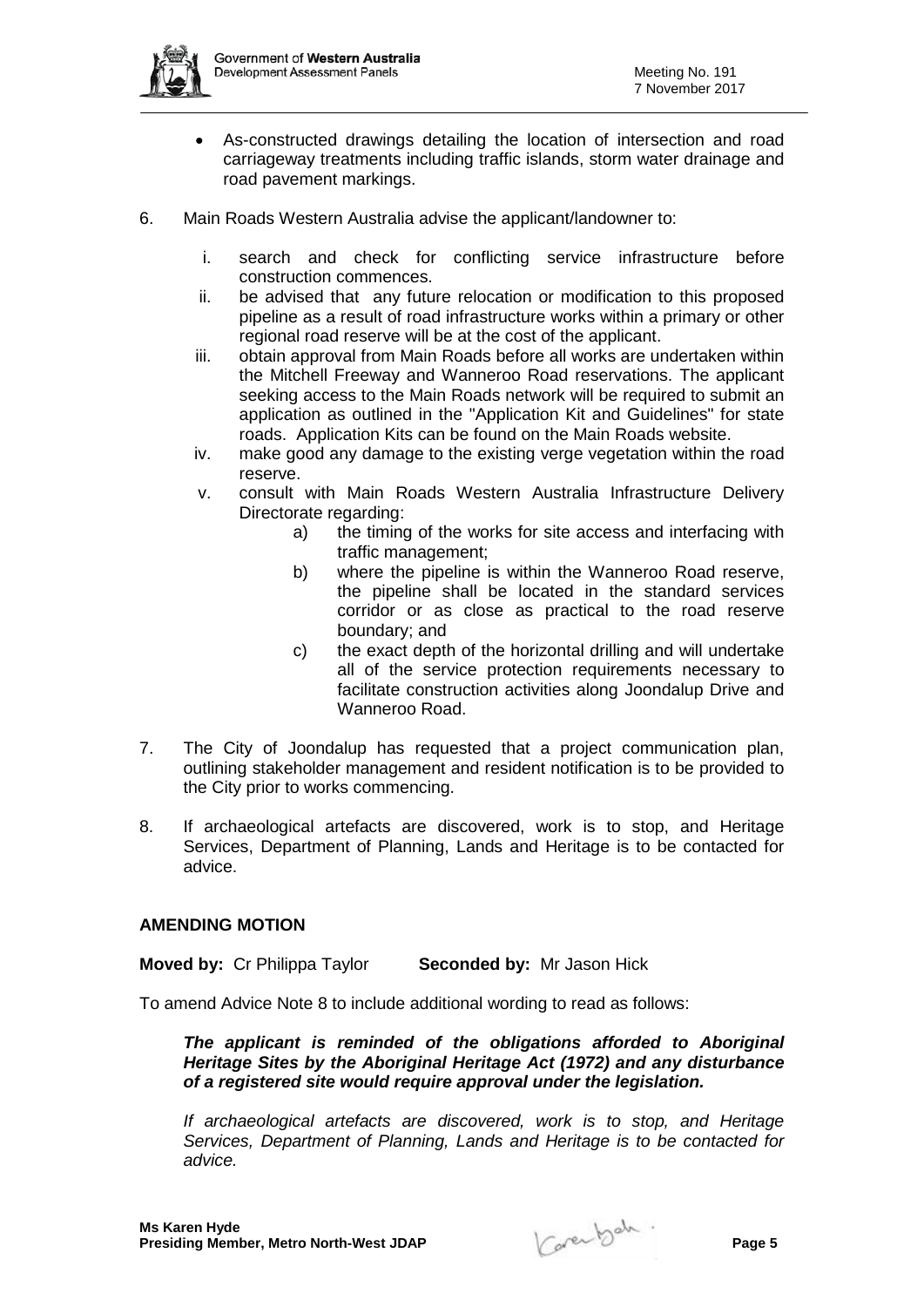

**REASON: To ensure the applicant is made aware of the requirements under legislation relating to Aboriginal Heritage Sites.**

**The Amending Motion was put and CARRIED UNANIMOUSLY.** 

## **REPORT RECOMMENDATION (AS AMENDED)**

That the Metro North-West Joint Development Assessment Panel resolves to:

1. **Approve** DAP Application reference number DAP/17/01228 and accompanying plans (**Attachment 1**) date-stamped 14 September 2017 by the Department of Planning, Lands and Heritage, on behalf of the Western Australian Planning Commission, in accordance with Clause 30(1) of the *Metropolitan Region Scheme*, subject to the following conditions:

- 1. This decision constitutes planning approval only and is valid for a period of two years from the date of approval. If the subject development is not substantially commenced within the two year period, the approval shall lapse and be of no further effect.
- 2. This development relates specifically to the Public Utility (underground pipeline, supporting infrastructure and two recharge stations) associated with Stage 2 of the Water Corporation Ground Water Replenishment Scheme as indicated on the attached plans date stamped 14 September 2017 by the Department of Planning, Lands and Heritage.
- 3. Disturbed landscape shall be returned to its pre-excavation condition as far as practical.
- 4. The Water Corporation entering into a Deed of Indemnity with the Western Australian Planning Commission (WAPC) indemnifying the WAPC against any and all claims arising from the use of the WAPC's land for construction purposes.
- 5. All stormwater shall be collected and retained on site and erosion shall be managed so that sand is not deposited on road reserves.
- 6. The proponent shall ensure that any damage to a local government owned or managed asset is remediated, to the specification of the City of Joondalup or the City of Wanneroo as applicable.
- 7. Where the proposed Groundwater Pipeline is located outside of existing easement boundaries or road reserves, easements in accordance with Sections 195 and 196 of the Land Administration Act 1997, for the benefit of the Water Corporation, are to be placed on the certificate(s) of title. The easement(s) shall specify access rights, and be included on the diagram or plan of survey (deposited plan).
- 8. A work site traffic management plan being submitted to and approved by the City of Joondalup prior to the commencement of development. The management plan shall detail the following:

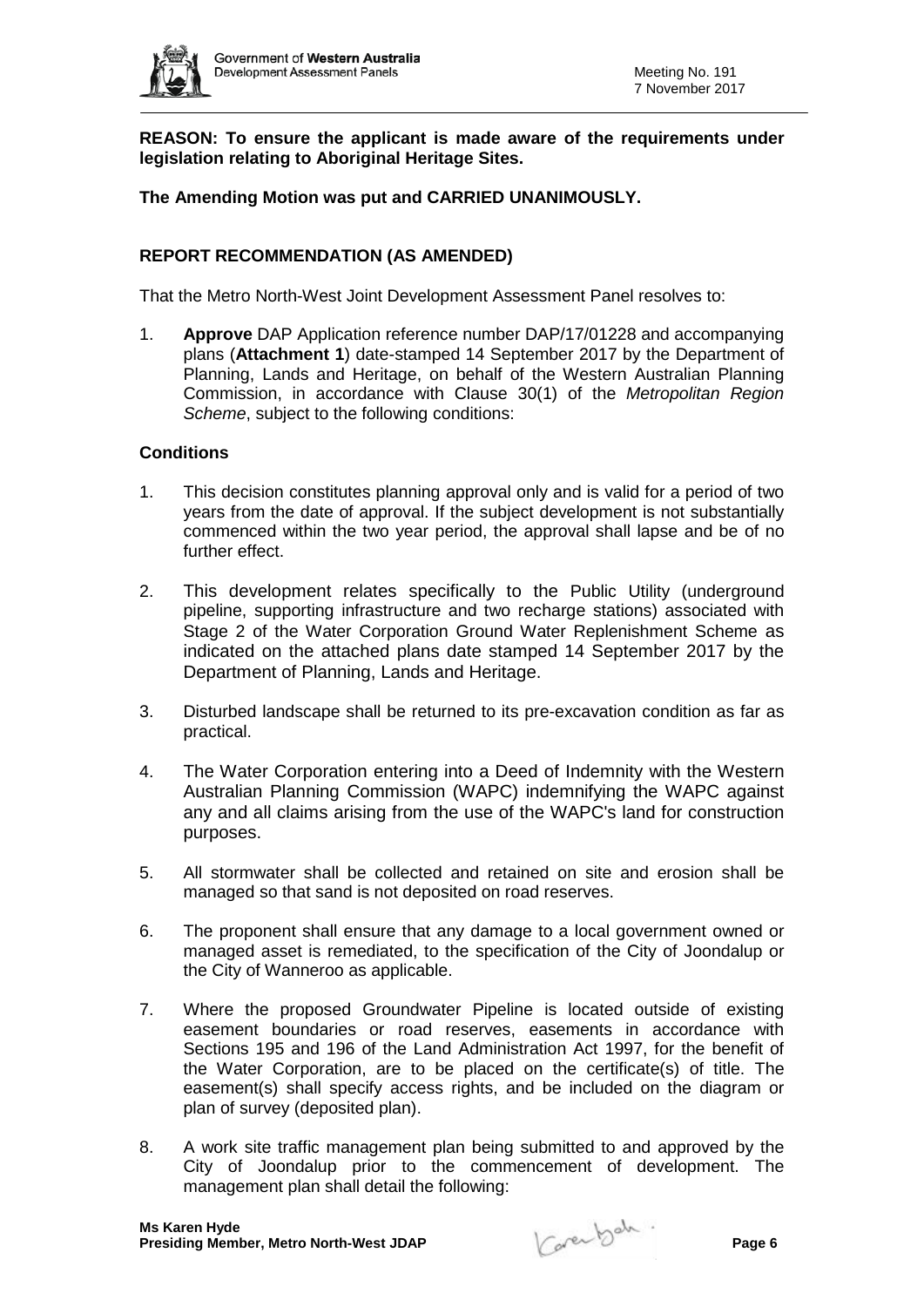

- a) construction work sites;
- b) barrier treatments; and
- c) road closures and detours.

The plan shall be submitted to the City of Joondalup for approval a minimum of two weeks prior to the commencement of construction activities.

## **Advice Notes**

1. ATCO Gas Australia has High Pressure gas mains and Medium Pressure gas mains within the area of this development application. ATCO Gas must be notified of any works within 15 metres of High Pressure gas infrastructure before those works begin. Construction, excavation and other activities may be restricted in this zone. No pavements (including crossovers) are to be constructed over the pipeline without consent from ATCO Gas Australia. Various pipeline safety tests may apply. The applicant is advised to contact ATCO on 9499 5272 in this regard.

Anyone proposing to carry out construction or excavation works must contact 'Dial Before You Dig' (Ph 1100) to determine the location of buried gas infrastructure.

- 2. The proposal is located within the Perth Groundwater Area proclaimed under the Rights in Water and Irrigation Act 1914 where a licence to take water for dewatering and construction purposes may be required. The proponent is therefore encouraged to contact the Department of Water and Environmental Regulation's Business Support Unit on 1800 508 885 to discuss licensing options.
- 3. The proposed development is to be carried out in accordance with the implementation conditions and procedures outlined in the Minister for Environment Statement No. 1065.
- 4. The City of Joondalup requests copies of the following details prior to the commencement of construction works:
	- Confirmation that approvals under the Environmental Protection Act 1986 and the Environmental Protection and Biodiversity Act 1999 have been obtained; and
	- The Acid Sulphate Soils and Dewatering Management Plan, Rehabilitation Plans and the Construction Environmental Management Framework and Plans are provided to the City.
- 5. With respect to local government owned or managed assets, the City of Joondalup requests the details of reinstatement standards and construction practices, including but not limited to:
	- The details of the road pavement finish, concrete kerbing, compaction and bitumen resurfacing, to be in accordance with relevant Australian Standards and City of Joondalup guidelines;
	- Construction drawings outlining the location of the proposed pipeline alignment, road carriageway, kerbing, road drainage systems, traffic islands, roundabouts and road pavement markings. The extent of road resurfacing will be required for the approval of the City prior to works commencing.

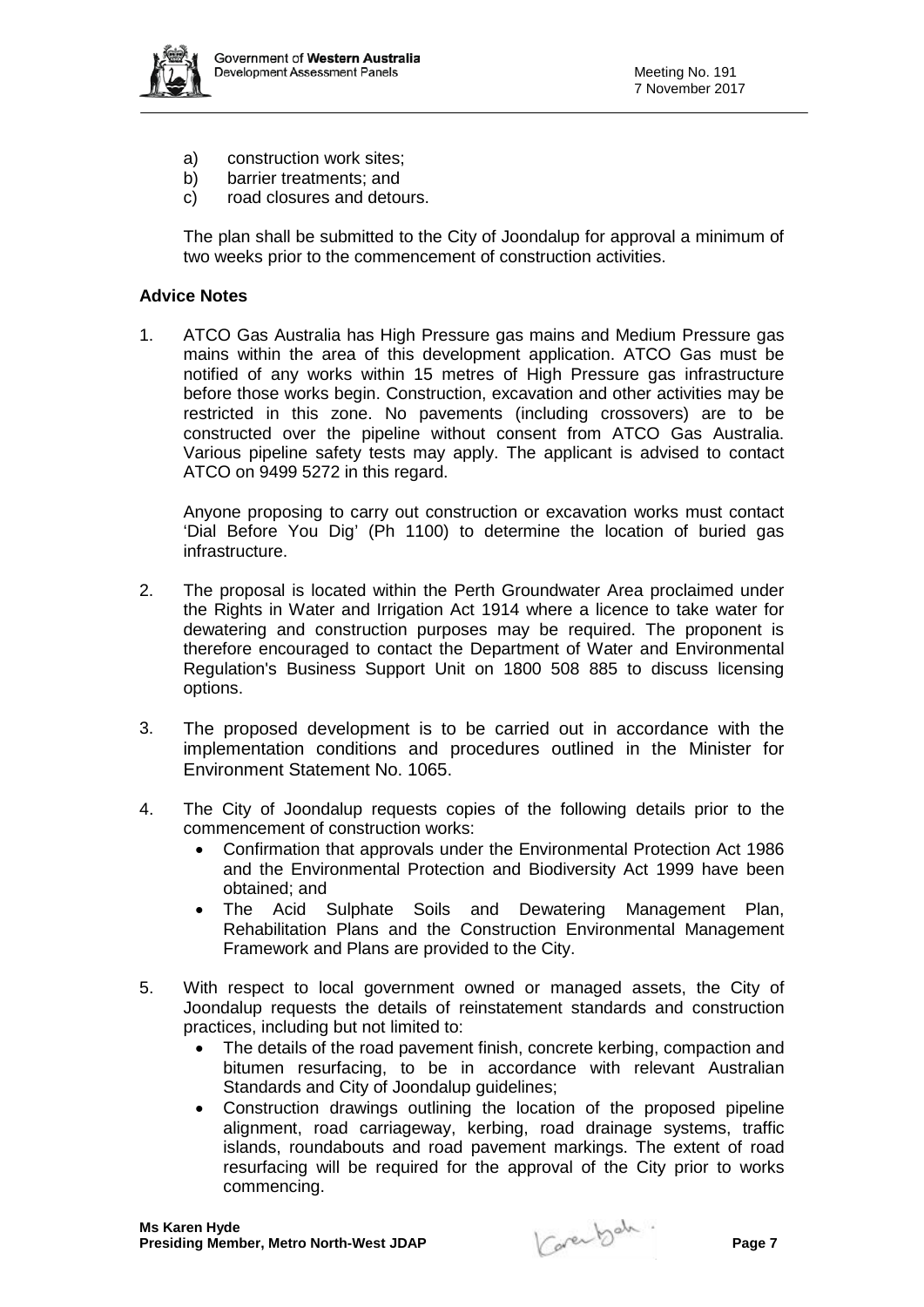

- The details of the reinstatement of intersections and road sections including kerbing, road drainage, traffic islands, roundabouts and road pavement markings, to the satisfaction of the City.
- As-constructed drawings detailing the location of intersection and road carriageway treatments including traffic islands, storm water drainage and road pavement markings.
- 6. Main Roads Western Australia advise the applicant/landowner to:
	- i. search and check for conflicting service infrastructure before construction commences.
	- ii. be advised that any future relocation or modification to this proposed pipeline as a result of road infrastructure works within a primary or other regional road reserve will be at the cost of the applicant.
	- iii. obtain approval from Main Roads before all works are undertaken within the Mitchell Freeway and Wanneroo Road reservations. The applicant seeking access to the Main Roads network will be required to submit an application as outlined in the "Application Kit and Guidelines" for state roads. Application Kits can be found on the Main Roads website.
	- iv. make good any damage to the existing verge vegetation within the road reserve.
	- v. consult with Main Roads Western Australia Infrastructure Delivery Directorate regarding:
		- a) the timing of the works for site access and interfacing with traffic management;
		- b) where the pipeline is within the Wanneroo Road reserve, the pipeline shall be located in the standard services corridor or as close as practical to the road reserve boundary; and
		- c) the exact depth of the horizontal drilling and will undertake all of the service protection requirements necessary to facilitate construction activities along Joondalup Drive and Wanneroo Road.
- 7. The City of Joondalup has requested that a project communication plan, outlining stakeholder management and resident notification is to be provided to the City prior to works commencing.
- 8. The applicant is reminded of the obligations afforded to Aboriginal Heritage Sites by the *Aboriginal Heritage Act* (1972) and any disturbance of a registered site would require approval under the legislation.

If archaeological artefacts are discovered, work is to stop, and Heritage Services, Department of Planning, Lands and Heritage is to be contacted for advice.

**REASON: In accordance with details contained in the Responsible Authority Report and Amending Motion.** 

**The Report Recommendation (as amended) was put and CARRIED UNANIMOUSLY.**

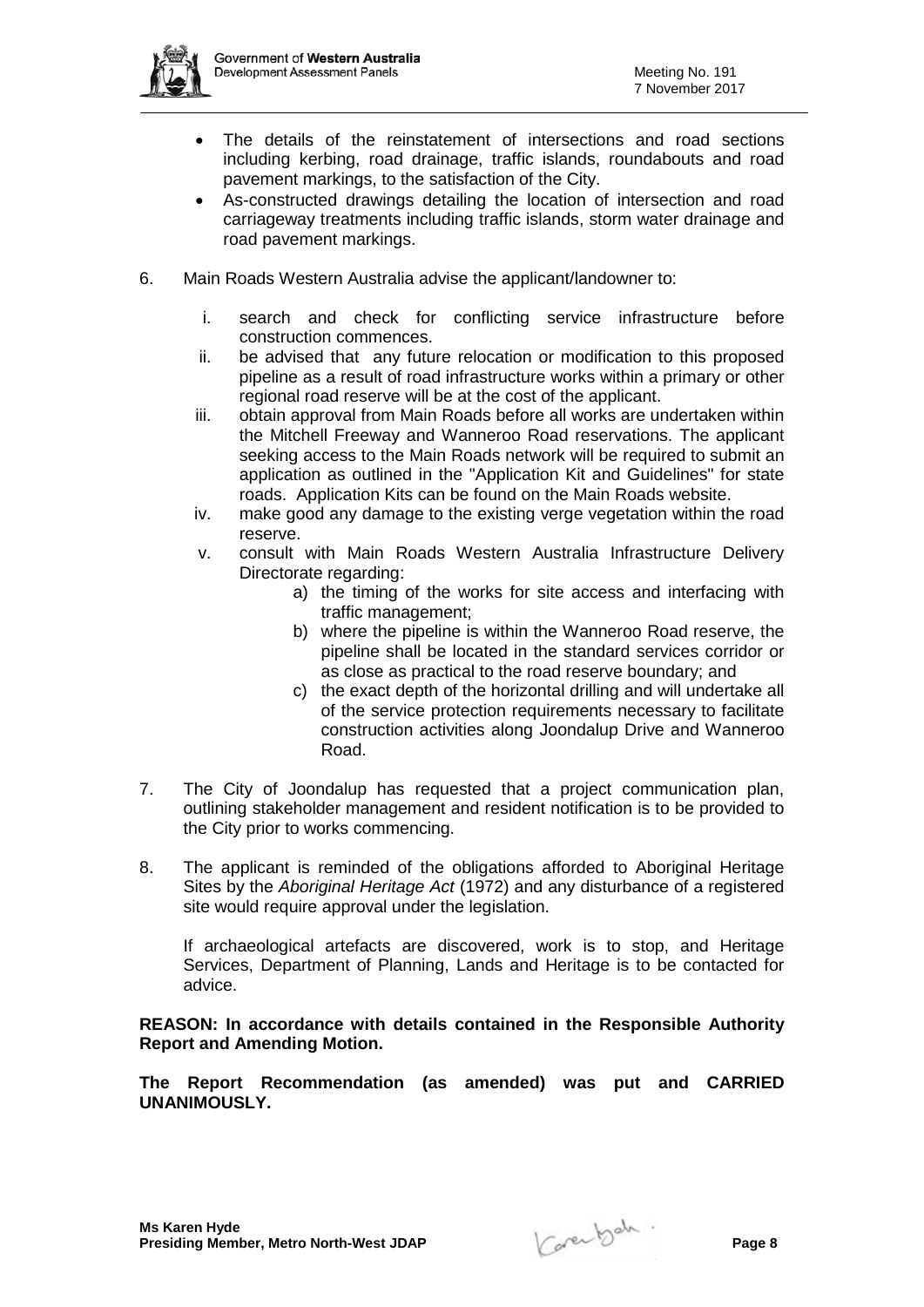

| 8.1b Property Location:     | Various Lots (City of Wanneroo)                  |
|-----------------------------|--------------------------------------------------|
| <b>Application Details:</b> | Public Utility (underground pipeline, supporting |
|                             | infrastructure and two recharge stations)        |
| Applicant:                  | TPG Town Planning, Urban Design and Heritage     |
| Owner:                      | <b>Various Landowners</b>                        |
| Responsible Authority:      | <b>WAPC</b>                                      |
| DAP File No:                | DAP/17/01228                                     |
|                             |                                                  |

## **REPORT RECOMMENDATION**

**Moved by:** Cr Russell Driver **Seconded by:** Cr Frank Cvitan

That the Metro North-West Joint Development Assessment Panel resolves to:

1. **Approve** DAP Application reference number DAP/17/01228 and accompanying plans (**Attachment 1**) date-stamped 14 September 2017 by the Department of Planning, Lands and Heritage, on behalf of the Western Australian Planning Commission, in accordance with Clause 30(1) of the *Metropolitan Region Scheme*, subject to the following conditions:

- 1. This decision constitutes planning approval only and is valid for a period of two years from the date of approval. If the subject development is not substantially commenced within the two year period, the approval shall lapse and be of no further effect.
- 2. This development relates specifically to the Public Utility (underground pipeline, supporting infrastructure and two recharge stations) associated with Stage 2 of the Water Corporation Ground Water Replenishment Scheme as indicated on the attached plans date stamped 14 September 2017 by the Department of Planning, Lands and Heritage.
- 3. Disturbed landscape shall be returned to its pre-excavation condition as far as practical.
- 4. The Water Corporation entering into a Deed of Indemnity with the Western Australian Planning Commission (WAPC) indemnifying the WAPC against any and all claims arising from the use of the WAPC's land for construction purposes.
- 5. All stormwater shall be collected and retained on site and erosion shall be managed so that sand is not deposited on road reserves.
- 6. The proponent shall ensure that any damage to a local government owned or managed asset is remediated, to the specification of the City of Joondalup or the City of Wanneroo as applicable.
- 7. Where the proposed Groundwater Pipeline is located outside of existing easement boundaries or road reserves, easements in accordance with Sections 195 and 196 of the Land Administration Act 1997, for the benefit of the Water Corporation, are to be placed on the certificate(s) of title. The

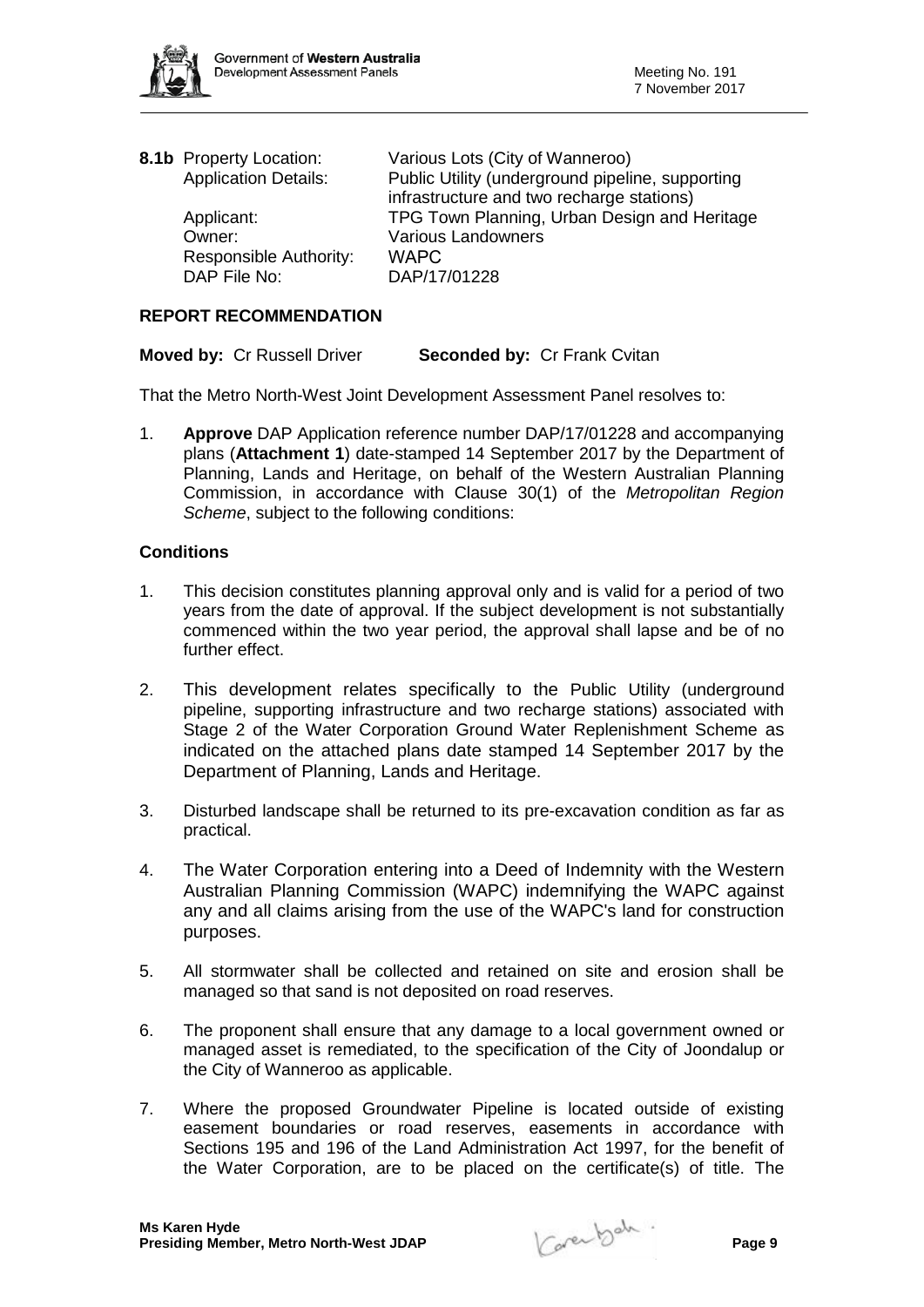

easement(s) shall specify access rights, and be included on the diagram or plan of survey (deposited plan).

- 8. A work site traffic management plan being submitted to and approved by the City of Joondalup prior to the commencement of development. The management plan shall detail the following:
	- a) construction work sites;
	- b) barrier treatments; and
	- c) road closures and detours.

The plan shall be submitted to the City of Joondalup for approval a minimum of two weeks prior to the commencement of construction activities.

## **Advice Notes**

1. ATCO Gas Australia has High Pressure gas mains and Medium Pressure gas mains within the area of this development application. ATCO Gas must be notified of any works within 15 metres of High Pressure gas infrastructure before those works begin. Construction, excavation and other activities may be restricted in this zone. No pavements (including crossovers) are to be constructed over the pipeline without consent from ATCO Gas Australia. Various pipeline safety tests may apply. The applicant is advised to contact ATCO on 9499 5272 in this regard.

Anyone proposing to carry out construction or excavation works must contact 'Dial Before You Dig' (Ph 1100) to determine the location of buried gas infrastructure.

- 2. The proposal is located within the Perth Groundwater Area proclaimed under the Rights in Water and Irrigation Act 1914 where a licence to take water for dewatering and construction purposes may be required. The proponent is therefore encouraged to contact the Department of Water and Environmental Regulation's Business Support Unit on 1800 508 885 to discuss licensing options.
- 3. The proposed development is to be carried out in accordance with the implementation conditions and procedures outlined in the Minister for Environment Statement No. 1065.
- 4. The City of Joondalup requests copies of the following details prior to the commencement of construction works:
	- Confirmation that approvals under the Environmental Protection Act 1986 and the Environmental Protection and Biodiversity Act 1999 have been obtained; and
	- The Acid Sulphate Soils and Dewatering Management Plan, Rehabilitation Plans and the Construction Environmental Management Framework and Plans are provided to the City.
- 5. With respect to local government owned or managed assets, the City of Joondalup requests the details of reinstatement standards and construction practices, including but not limited to:

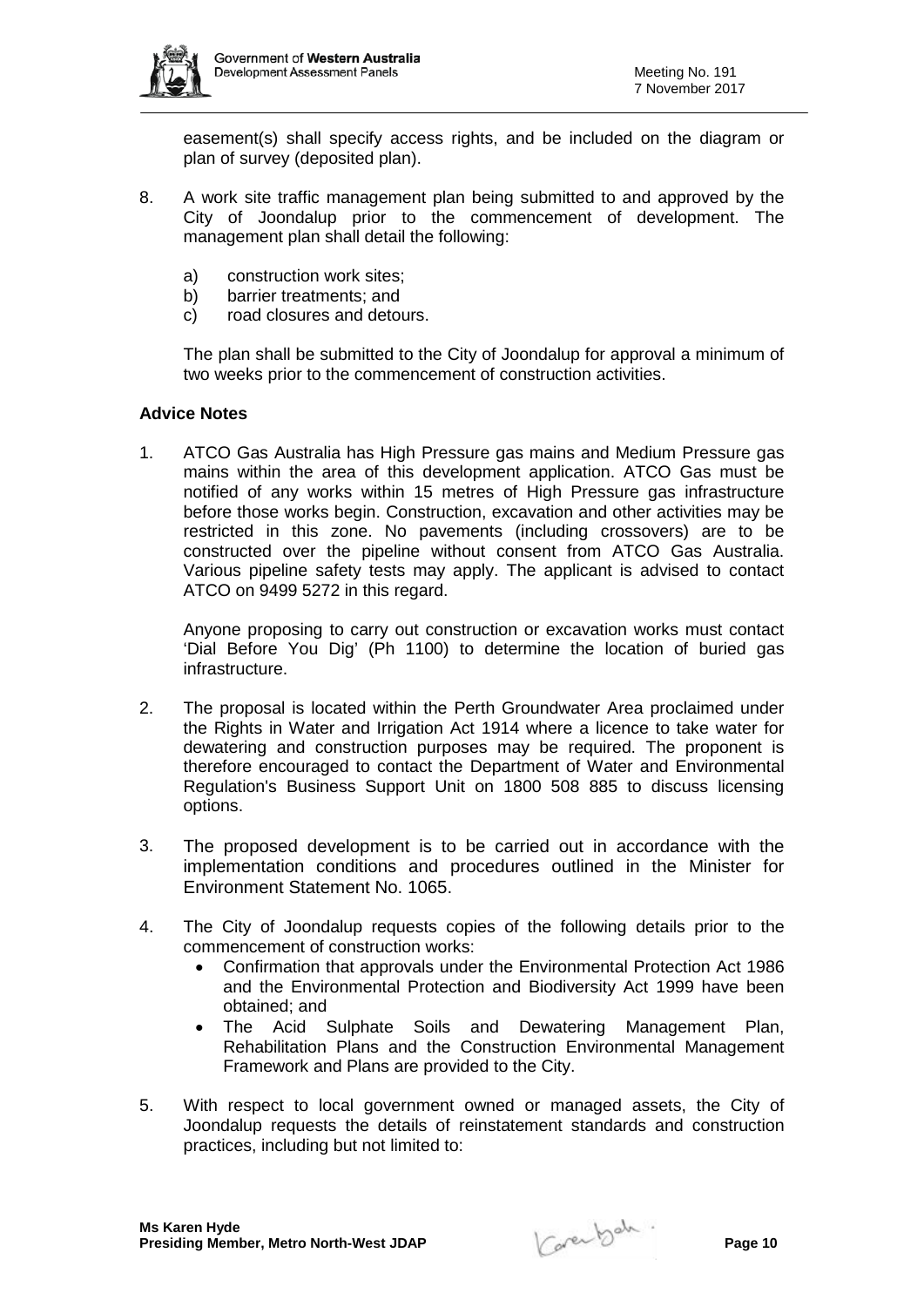

- The details of the road pavement finish, concrete kerbing, compaction and bitumen resurfacing, to be in accordance with relevant Australian Standards and City of Joondalup guidelines;
- Construction drawings outlining the location of the proposed pipeline alignment, road carriageway, kerbing, road drainage systems, traffic islands, roundabouts and road pavement markings. The extent of road resurfacing will be required for the approval of the City prior to works commencing.
- The details of the reinstatement of intersections and road sections including kerbing, road drainage, traffic islands, roundabouts and road pavement markings, to the satisfaction of the City.
- As-constructed drawings detailing the location of intersection and road carriageway treatments including traffic islands, storm water drainage and road pavement markings.
- 6. Main Roads Western Australia advise the applicant/landowner to:
	- i. search and check for conflicting service infrastructure before construction commences.
	- ii. be advised that any future relocation or modification to this proposed pipeline as a result of road infrastructure works within a primary or other regional road reserve will be at the cost of the applicant.
	- iii. obtain approval from Main Roads before all works are undertaken within the Mitchell Freeway and Wanneroo Road reservations. The applicant seeking access to the Main Roads network will be required to submit an application as outlined in the "Application Kit and Guidelines" for state roads. Application Kits can be found on the Main Roads website.
	- iv. make good any damage to the existing verge vegetation within the road reserve.
	- v. consult with Main Roads Western Australia Infrastructure Delivery Directorate regarding:
		- a) the timing of the works for site access and interfacing with traffic management;
		- b) where the pipeline is within the Wanneroo Road reserve, the pipeline shall be located in the standard services corridor or as close as practical to the road reserve boundary; and
		- c) the exact depth of the horizontal drilling and will undertake all of the service protection requirements necessary to facilitate construction activities along Joondalup Drive and Wanneroo Road.
- 7. The City of Joondalup has requested that a project communication plan, outlining stakeholder management and resident notification is to be provided to the City prior to works commencing.
- 8. If archaeological artefacts are discovered, work is to stop, and Heritage Services, Department of Planning, Lands and Heritage is to be contacted for advice.

## **AMENDING MOTION**

**Moved by:** Ms Karen Hyde **Seconded by:** Cr Russell Driver

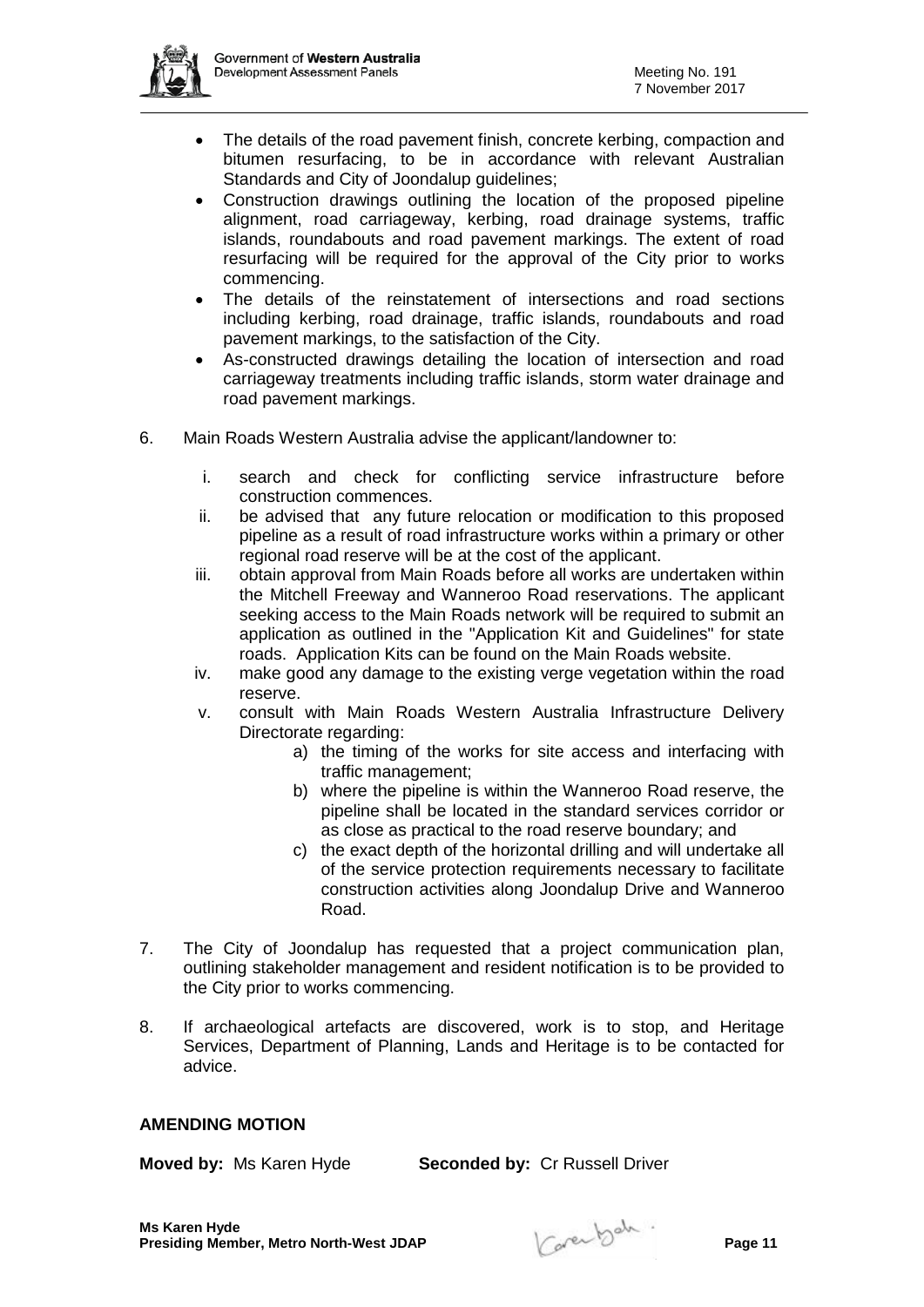

To amend Advice Note 8 to include additional wording to read as follows:

*The applicant is reminded of the obligations afforded to Aboriginal Heritage Sites by the Aboriginal Heritage Act (1972) and any disturbance of a registered site would require approval under the legislation.*

*If archaeological artefacts are discovered, work is to stop, and Heritage Services, Department of Planning, Lands and Heritage is to be contacted for advice.*

**REASON: To ensure the applicant is made aware of the requirements under legislation relating to Aboriginal Heritage Sites.**

**The Amending Motion was put and CARRIED UNANIMOUSLY.** 

## **REPORT RECOMMENDATION (AS AMENDED)**

That the Metro North-West Joint Development Assessment Panel resolves to:

1. **Approve** DAP Application reference number DAP/17/01228 and accompanying plans (**Attachment 1**) date-stamped 14 September 2017 by the Department of Planning, Lands and Heritage, on behalf of the Western Australian Planning Commission, in accordance with Clause 30(1) of the *Metropolitan Region Scheme*, subject to the following conditions:

- 1. This decision constitutes planning approval only and is valid for a period of two years from the date of approval. If the subject development is not substantially commenced within the two year period, the approval shall lapse and be of no further effect.
- 2. This development relates specifically to the Public Utility (underground pipeline, supporting infrastructure and two recharge stations) associated with Stage 2 of the Water Corporation Ground Water Replenishment Scheme as indicated on the attached plans date stamped 14 September 2017 by the Department of Planning, Lands and Heritage.
- 3. Disturbed landscape shall be returned to its pre-excavation condition as far as practical.
- 4. The Water Corporation entering into a Deed of Indemnity with the Western Australian Planning Commission (WAPC) indemnifying the WAPC against any and all claims arising from the use of the WAPC's land for construction purposes.
- 5. All stormwater shall be collected and retained on site and erosion shall be managed so that sand is not deposited on road reserves.
- 6. The proponent shall ensure that any damage to a local government owned or managed asset is remediated, to the specification of the City of Joondalup or the City of Wanneroo as applicable.

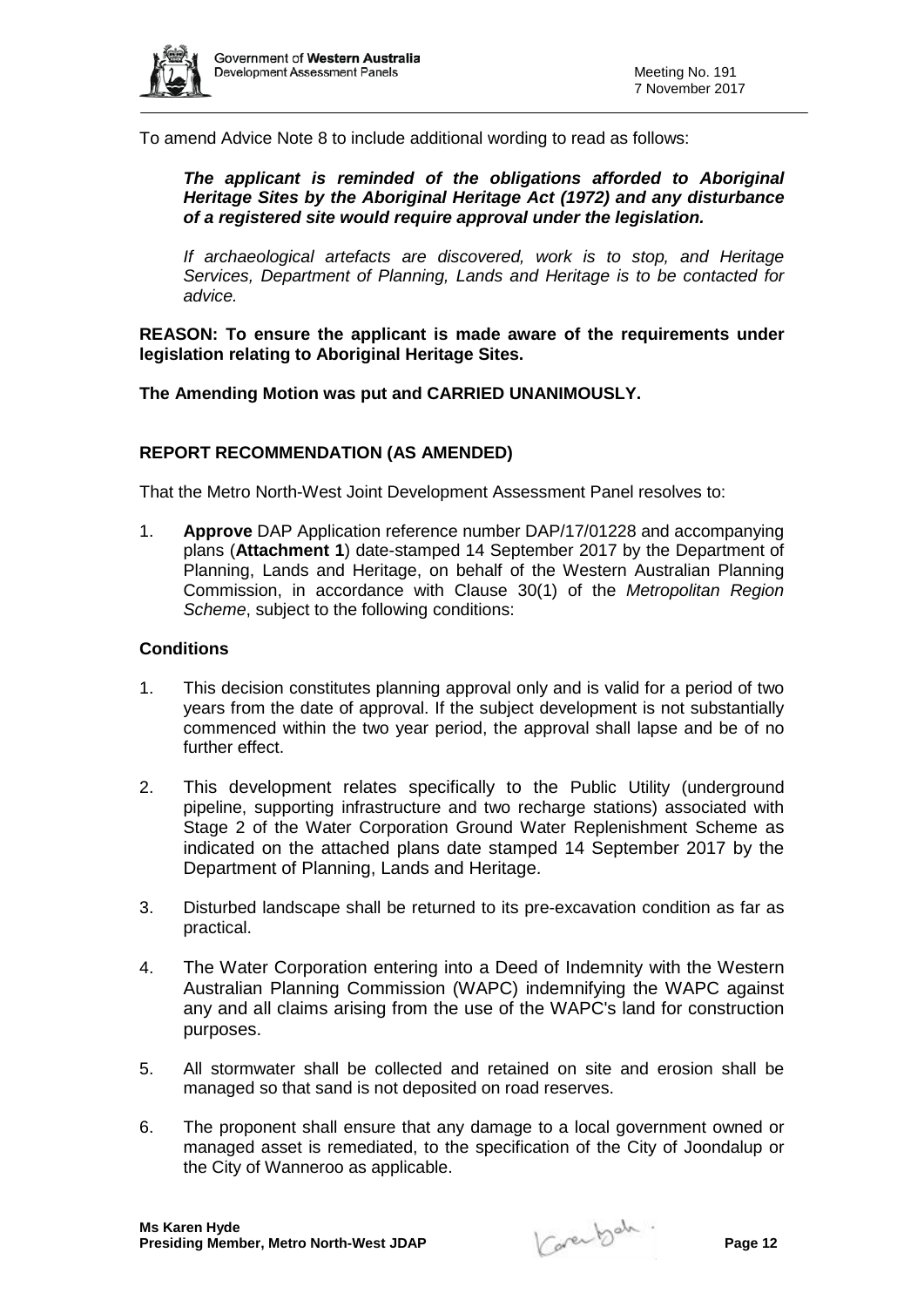

- 7. Where the proposed Groundwater Pipeline is located outside of existing easement boundaries or road reserves, easements in accordance with Sections 195 and 196 of the Land Administration Act 1997, for the benefit of the Water Corporation, are to be placed on the certificate(s) of title. The easement(s) shall specify access rights, and be included on the diagram or plan of survey (deposited plan).
- 8. A work site traffic management plan being submitted to and approved by the City of Joondalup prior to the commencement of development. The management plan shall detail the following:
	- a) construction work sites;
	- b) barrier treatments; and
	- c) road closures and detours.

The plan shall be submitted to the City of Joondalup for approval a minimum of two weeks prior to the commencement of construction activities.

## **Advice Notes**

1. ATCO Gas Australia has High Pressure gas mains and Medium Pressure gas mains within the area of this development application. ATCO Gas must be notified of any works within 15 metres of High Pressure gas infrastructure before those works begin. Construction, excavation and other activities may be restricted in this zone. No pavements (including crossovers) are to be constructed over the pipeline without consent from ATCO Gas Australia. Various pipeline safety tests may apply. The applicant is advised to contact ATCO on 9499 5272 in this regard.

Anyone proposing to carry out construction or excavation works must contact 'Dial Before You Dig' (Ph 1100) to determine the location of buried gas infrastructure.

- 2. The proposal is located within the Perth Groundwater Area proclaimed under the Rights in Water and Irrigation Act 1914 where a licence to take water for dewatering and construction purposes may be required. The proponent is therefore encouraged to contact the Department of Water and Environmental Regulation's Business Support Unit on 1800 508 885 to discuss licensing options.
- 3. The proposed development is to be carried out in accordance with the implementation conditions and procedures outlined in the Minister for Environment Statement No. 1065.
- 4. The City of Joondalup requests copies of the following details prior to the commencement of construction works:
	- Confirmation that approvals under the Environmental Protection Act 1986 and the Environmental Protection and Biodiversity Act 1999 have been obtained; and
	- The Acid Sulphate Soils and Dewatering Management Plan, Rehabilitation Plans and the Construction Environmental Management Framework and Plans are provided to the City.

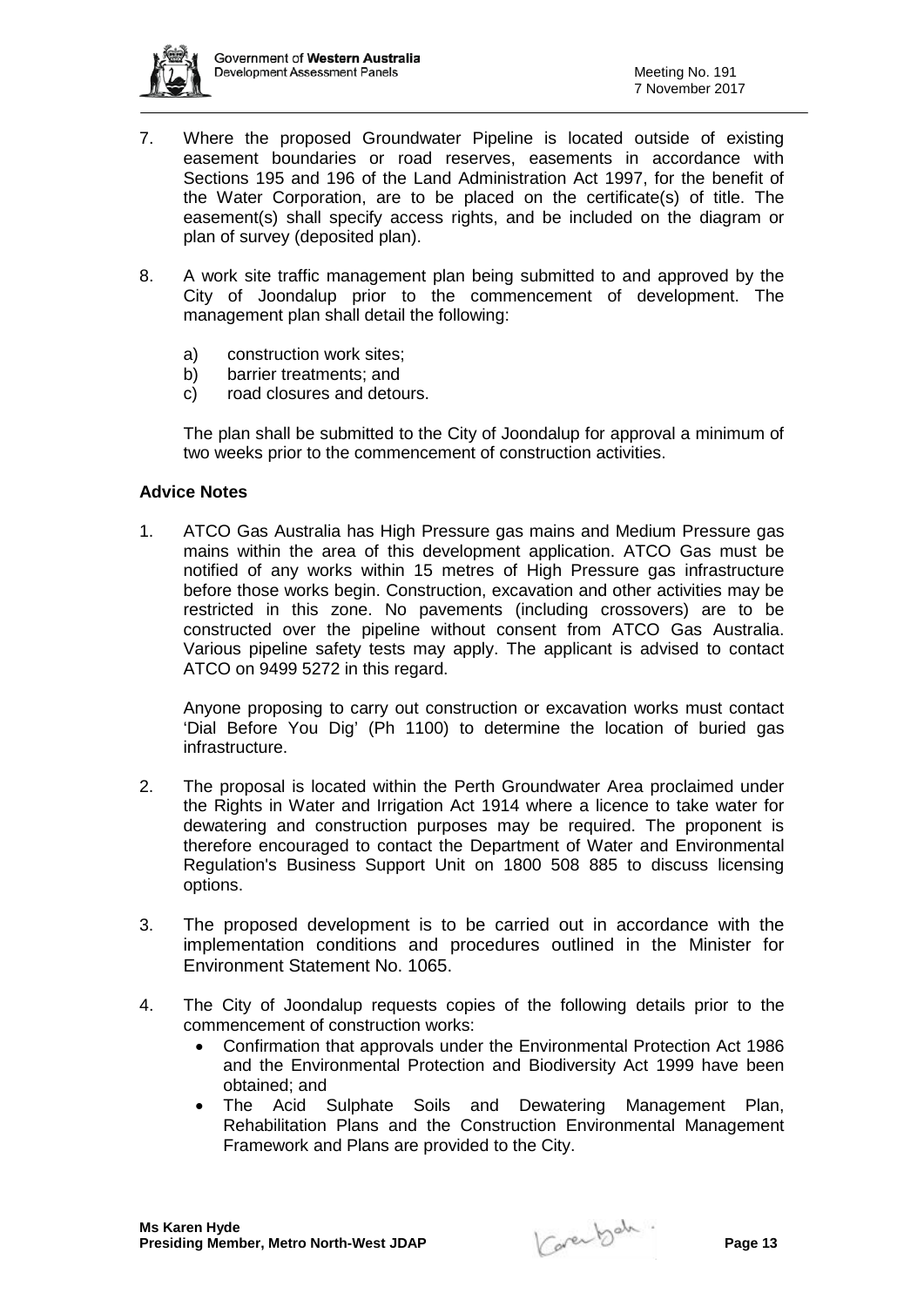

- 5. With respect to local government owned or managed assets, the City of Joondalup requests the details of reinstatement standards and construction practices, including but not limited to:
	- The details of the road pavement finish, concrete kerbing, compaction and bitumen resurfacing, to be in accordance with relevant Australian Standards and City of Joondalup guidelines;
	- Construction drawings outlining the location of the proposed pipeline alignment, road carriageway, kerbing, road drainage systems, traffic islands, roundabouts and road pavement markings. The extent of road resurfacing will be required for the approval of the City prior to works commencing.
	- The details of the reinstatement of intersections and road sections including kerbing, road drainage, traffic islands, roundabouts and road pavement markings, to the satisfaction of the City.
	- As-constructed drawings detailing the location of intersection and road carriageway treatments including traffic islands, storm water drainage and road pavement markings.
- 6. Main Roads Western Australia advise the applicant/landowner to:
	- i. search and check for conflicting service infrastructure before construction commences.
	- ii. be advised that any future relocation or modification to this proposed pipeline as a result of road infrastructure works within a primary or other regional road reserve will be at the cost of the applicant.
	- iii. obtain approval from Main Roads before all works are undertaken within the Mitchell Freeway and Wanneroo Road reservations. The applicant seeking access to the Main Roads network will be required to submit an application as outlined in the "Application Kit and Guidelines" for state roads. Application Kits can be found on the Main Roads website.
	- iv. make good any damage to the existing verge vegetation within the road reserve.
	- v. consult with Main Roads Western Australia Infrastructure Delivery Directorate regarding:
		- a) the timing of the works for site access and interfacing with traffic management;
		- b) where the pipeline is within the Wanneroo Road reserve, the pipeline shall be located in the standard services corridor or as close as practical to the road reserve boundary; and
		- c) the exact depth of the horizontal drilling and will undertake all of the service protection requirements necessary to facilitate construction activities along Joondalup Drive and Wanneroo Road.
- 7. The City of Joondalup has requested that a project communication plan, outlining stakeholder management and resident notification is to be provided to the City prior to works commencing.
- 8. The applicant is reminded of the obligations afforded to Aboriginal Heritage Sites by the *Aboriginal Heritage Act* (1972) and any disturbance of a registered site would require approval under the legislation.